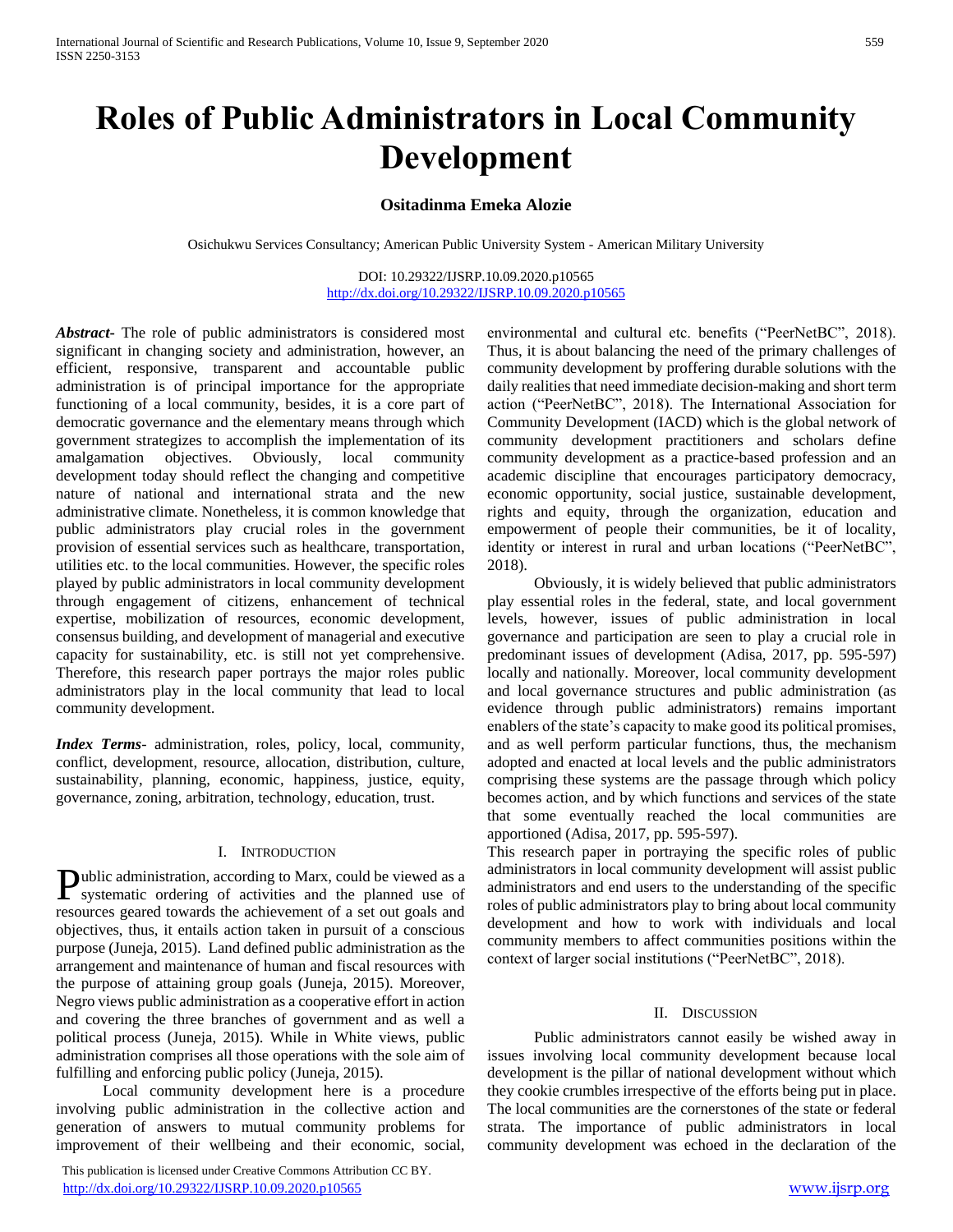Social Development Summit, a conference that mentioned: a) poverty alleviation, b) generation of productive employment, and c) achievement of social integration especially of the disadvantaged sections such as women, indigenous and the extremely poor, as goals that must be achieved by the nations of the world for the improvement of the quality of life (Copenhagen, 1995, as cited in Mizanur, 2015). Therefore, administrators' responsibilities of working in closer alliance and more systematically with government and the local communities to achieve these objectives should be noted. With this mandate more responsibilities are placed on the shoulders of public administrators to empower individuals and groups with the knowledge and skills they require to effect change within the communities, through the formulation of social working groups for a common agenda, so, understanding the roles of public administrators become more pertinent ("PeerNetBC", 2018).

Usually citizens especially those at the local communities keep their eyes on government, examine and judge government performance, and change preferred of level of acceptance and bureaucratic discretion accordingly (Brennan, Cooper & Knotts, 2008, pp. 459-461). Moreover, the local community members are conscious of the public administrators' efforts towards social change, accordingly, the success of community demands that public administrators develop institutional frameworks and infrastructure that support community decision-making reached through collaboration over time (Carnall, 1995; Denhardt & Denhardt, 1999; Greiner, 1967; Kotter, 1995, as cited in Lebredo, Van Wart & Wang, 2014, pp. 340-355).

 The impact of public administration are felt in major local community development element areas such as resource allocation, distribution and management; sustainability management, conflict management, diversity management, consensus and peace building, good governance, strategic planning, economic development, social equity, safety and crises management (Norwich University Online, 2017). The chart below shows the representation of the essential roles played by public administrators in local community development.





 Resource allocation is the process of the division of and distribution of available, limited resources such as human resources, financial resources, material and equipment, to competing alternative uses that satisfy unlimited wants and needs for the attainment of specific objectives for the development of the local communities (Abdel-Aziz & Shugair, 2015). However, due to the fact that resources are innately scarce, it is unusual to satisfy every want and need with available resources, therefore, prudent choices have to be made. Moreover, the achievement of equitable resource distribution depends wholly on the incorporation of the

public in the decision making concerning the process of allocation, however, this incorporation allows the available resources to be integrated specifically where they are needed for best outcomes, and also allows local resources detected and perhaps combined for local usage (Abdel-Aziz & Shugair, 2015).

 Public administrators as the middlemen between the government and the local communities advocate for the allocation of resources for the local communities in need, they assist in convincing the government and policy makers on the importance of allocating resources to the most important communities

 This publication is licensed under Creative Commons Attribution CC BY. <http://dx.doi.org/10.29322/IJSRP.10.09.2020.p10565> [www.ijsrp.org](http://ijsrp.org/)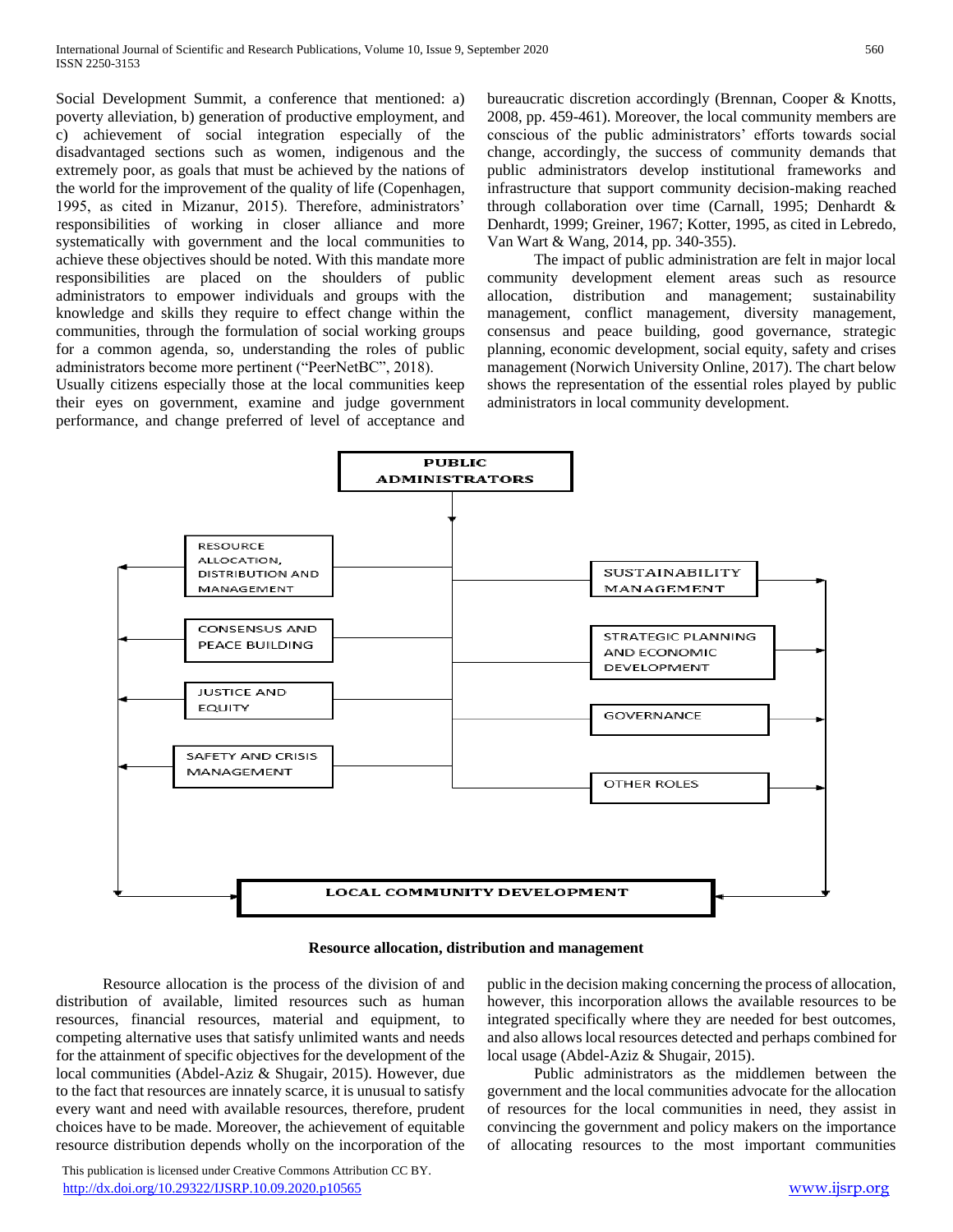especially those in dire need (Bland, 2007, pp. 2-130). They frequently communicate community needs to their superior to ensure that they were not left out in the cold in the allotment of

basic resources such as food, medicine, water, money and shelter, or even establishments (Bland, 2007, pp. 2-13).



 Public administrators occasionally work directly with local community members and during resources allocation and distribution to ensure even sharing, besides, they work in cooperation with private agencies or organizations in creating processes and procedures for equitable resource sharing (Kent State University, 2002). In the case of scarcity of resources, public administrators has the discretion on the best and conflict free way to distribute available resources. Accordingly, Teaster asserts that public administrators are Surrogate Decision Makers in that they make essential services decisions not necessarily based on a regular pattern but based on the natural occurrence of an event such as a new ward entering into the system, wards becoming ill, or other factors that might come up (Brӑgaru, 1989, pp. 887-888). Public administrators assist in the management of available human, natural and financial resources (Adisa, 2017, pp. 595-597) to prevent slacks, mismanagement and corruption, besides, they help in the location of available resources, determination of level of funding and planning available in the event of emergencies (Barӑgaru, 1989, pp. 887-888). Public administrators assist to ensure that responsibilities are matched to resources and to results which is necessary as the most preferred means to capacitate the public service to respond to its local development needs, and in building managerial platform for regular interaction with residents, communities, civil society and the private sector (Barӑgaru, 1989, pp. 887-888).

engagement in policy efforts to include local communities, development of organization capacity, and the encouragement of broad adoption (Lebredo et al., 2014, pp. 340-355) of sustainability initiatives. Public administrators pursue public awareness in the local communities and make them sensitive to recognize need for change in environmental deterioration and natural resource depletion, and they enable various local communities to come together for the provision of solutions that are suiting to local conditions and opportunities, and to make it feasible for the sustenance of administrative practices over the long-term (Lebredo et al., 2014, pp. 340-355).

 In sustainability public administrators' roles also encompass the involvement of community members and/or citizens in visioning and planning, the development of technical expertise and implementation, mobilization of financial resources, and the development of managerial execution capacity (Lebredo, et al., 2014, pp. 340-355). More so, public administrators assist in sustainability through engagement of local community members and other relevant stakeholders, utilization of insights and best practices of technical experts (Lebredo, et al., 2014, pp. 340-355), that will result to improved implementation of sustainability practices and indirectly lead to positive sustainability outcomes (Lebredo, et al., 2014, pp. 340-355). More so, they assist local community members and groups in discovering sustainable ways of meeting social, economic and material wants for the improvement of their lives (Adisa, 2017, pp. 595-597). Furthermore, they oversee the stewardship of lands, mineral and



## III. SUSTAINABILITY MANAGEMENT

 Sustainability is the promotion of a range of concrete environmental, economic and social practices, overtime, by a broad selection of actors with differing mutually supporting beneficial outcomes in communities (Lebredo, Van Wart & Wang, 2014, pp. 340-355). Besides, sustainability management involves natural resources, infrastructures, health system and delivery procedures etc. to ensure their effectiveness and stability, for example, public administrators were the first to raise the issue of environmental concerns that later led to the establishment of the Environmental Protection Agency (Norwich University Online, 2017).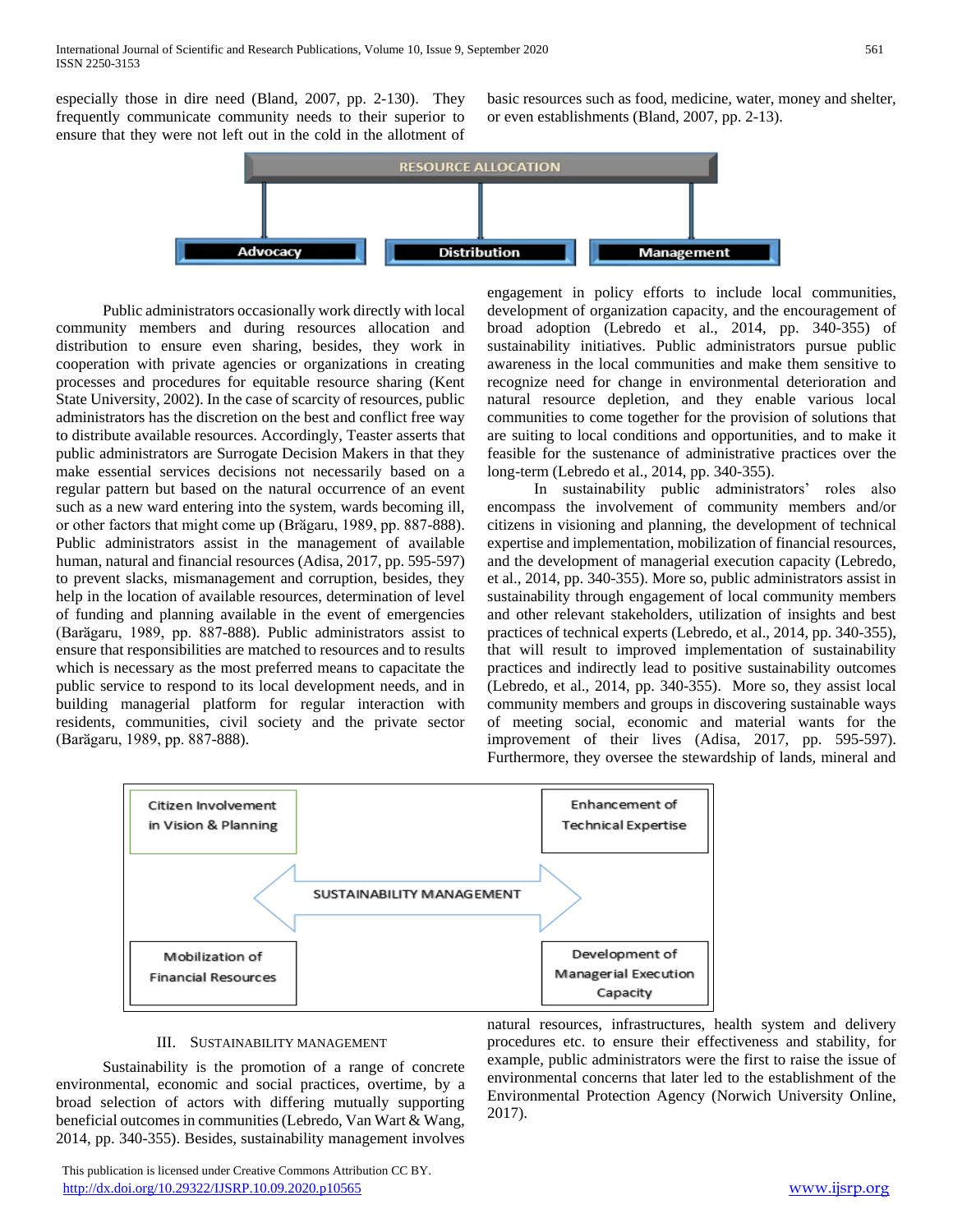## IV. CONSENSUS AND PEACE BUILDING

 Quintin (2012) defined consensus building as a community process where stakeholders build consensus on actions to address public policy problems. Public administrators assist in leading the local community and elected officials in vision processes - a process where members of the community build consensus on the explanation of the community's preferred future and on measures for the attainment of the future goals (Quintin, 2002), through public discussions, public hearings, deliberations and training to appreciate and promote participation (Nalbandian & Oliver, 1999; Ryan, 2007, pp. 2-13). Nonetheless, they are involved with assisting in local community participation, development of partnerships, representation and equity, however, the involvement in their process of consensus building comprises; a) the evaluations and handling of interpersonal relations, b) bargaining and negotiation, c) analysis of community's political situation, and c) education and sharing of knowledge (Bland, 2007, pp. 2-13). Public administrators act as pivot to individuals that require it, however, they act as guardian or conservator particularly for vulnerable populations that have no person or family to speak for them (Kent State University, 2002) to ensure that they are not left out in the cold in community benefits. Besides, they communicate local community needs and as well initiate policy proposals directed towards local community development (Bland, 2007, pp. 2-13).



 Peace is essential for the attainment of any community development initiative because without peace there will only be diffusion of ideas, chaos and anarchy, crisis and conflict and erratic conditions. Obviously, peace is the pillar of every community building plan and it is important for the deliverance of political promises along with the desirable public goods such as welfare, healthcare, education, security and infrastructure (Peace Building Initiative, 2008). Accordingly, there is the likelihood that fragility could arise because of the state's incapacity to deliver services or government decisions viewed as unfavorable by a segment of local community that could result to tensions within the local communities, therefore, public administrators help to ensure that tensions can be mediated through peaceful processes (Peace Building Initiative, 2008) devoid of violence and protracted bickering. The reign of peace in the local communities facilitates the establishment of mechanisms of political involvement and general policies, the effective provision of elementary services and goods, free, fair and transparent elections, anti-corruption activities, promotion of local governance and the nurturing of a widely accepted democratic culture (Peace Building Initiative, 2008).

#### V. STRATEGIC PLANNING AND ECONOMIC DEVELOPMENT

 Strategic planning is predicting a desired future, and the translation of this vision into generally defined goals, outlining a series of steps to accomplish them (Blair, 2004, pp. 102-111). Undoubtedly, due to dwindling public resources coupled with the paradigm in the responsibility for economic development from state to local levels, there is intensified competition for private sector jobs and investment, therefore, strategic planning enable communities to concentrate on the development options of their choice (Blair, 2004, pp. 102-111) for optimum outcome. Nonetheless, public administrators help many local community leaders to clarify their roles in economic development by formulating plans frequently using strategic planning approaches – which are set of methodical techniques that assists an organization to advantageously position itself in competitive and changing environment, as it provides the organization with the needed framework to study its environment, establish missions and goals, identify stakeholders, analyze its strengths and weaknesses, for the development of action oriented implementation plans (Blair, 2004, pp. 102-111).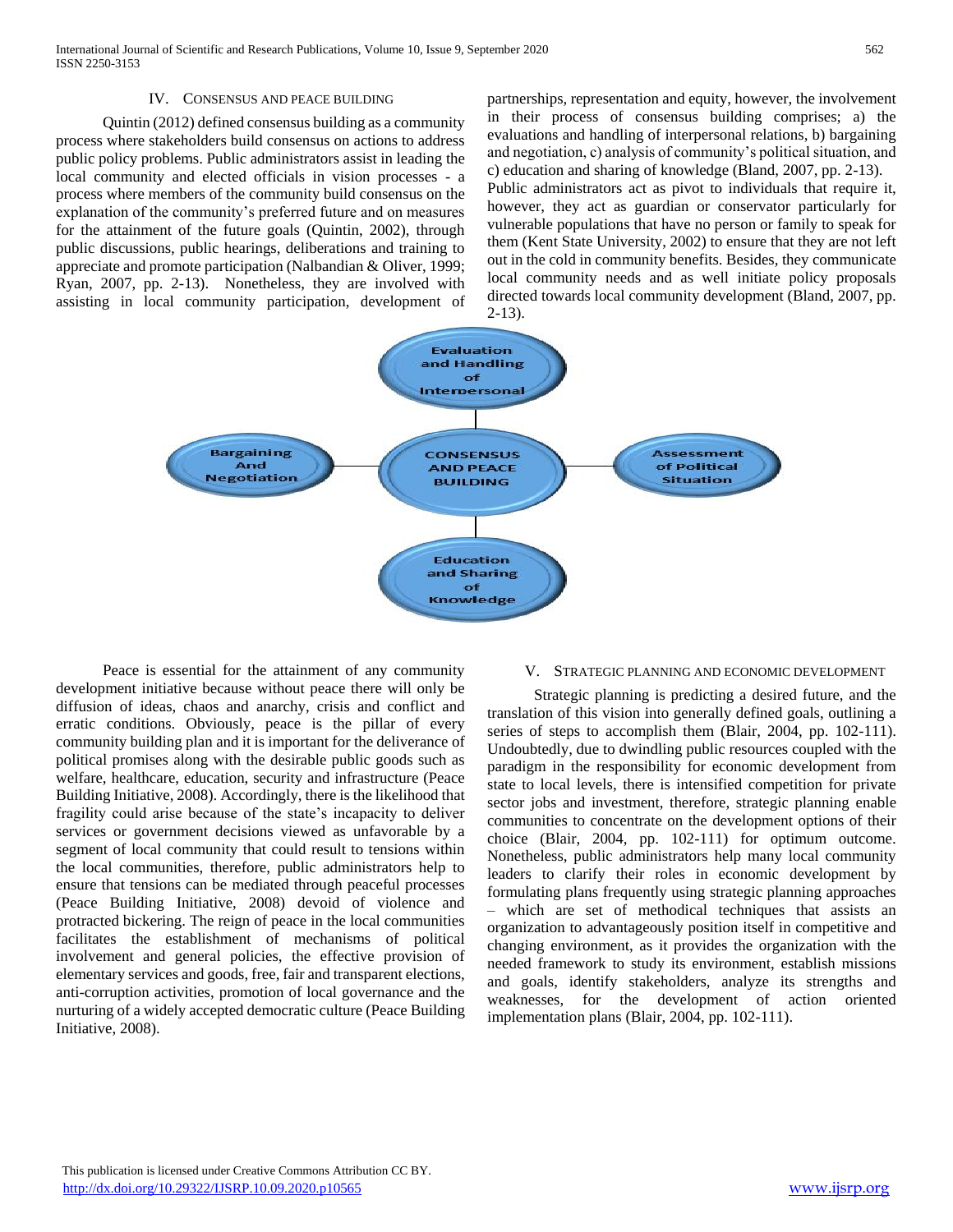

 Public administrators encourages the engagement of community members in the strategic planning process, accordingly, a study of Oregon's program indicates that local strategic planning can help communities adjust to social and economic transformations (Kissler et al., 1998; as cited in Blair, 2004, pp. 102-111). Moreover, in the study of six different strategic planning programs in Nebraska found that strategic planning is a function of the degree of local implementation process, however, effective citizen participation demands for continuous and high levels of local commitment (Gilat & Blair, 1997; as cited in Blair, 2004, pp. 102-111).

 Public administrators help local communities to involve in economic development through a methodological use of various efforts geared towards the simulation of private investment in order to enhance employment, diversify the area's economy, broaden the tax base and improve the quality of life (Blair, 2004, pp. 102-111). Furthermore, public administrators where concerned in the creation of jobs by the private sector in the local communities, can play a part by making sure that the jobs are created fairly and with equal opportunity to various stakeholders (Kent State University, 2002). Moreover, they are occasionally responsible for determining fair land use in a local community, or

for developing a workforce organization solution, or leading infrastructure development execution that will ensure a safer, more productive workforce (Kent State University, 2002).

## VI. JUSTICE AND EQUITY

 Obviously, societal members and citizens normally expect the resolution of conflicts involving them and within groups to be decided in accordance with the rules accepted within the given domain (Hampshire, 2000, as cited in Spicer, 2014, pp. 449-459), and they expect such resolution to be on the dissemination of pure justice without fear or favor. Besides, when individuals in a particular setting are given equal treatment without regard to race, gender, religion, culture or ethnic origin, etc. they become friendlier, agreeable and produce their best with optimum performance and as well become more accustomed to the environment (Hampshire, 2000, as cited in Spicer, 2014, pp. 449- 459). Thus, "creating equitable and inclusive communities with opportunity for all can lead to a level playing field where everyone has a chance to succeed" (Bilharz & Wooldridge, 2018, pp. 2-5).



 Public administrators assist local communities in the creation of an organizational culture that accepts, welcomes, and encourages sincere dialogue, and the cultivation of a question behavior by encouraging community members to challenge the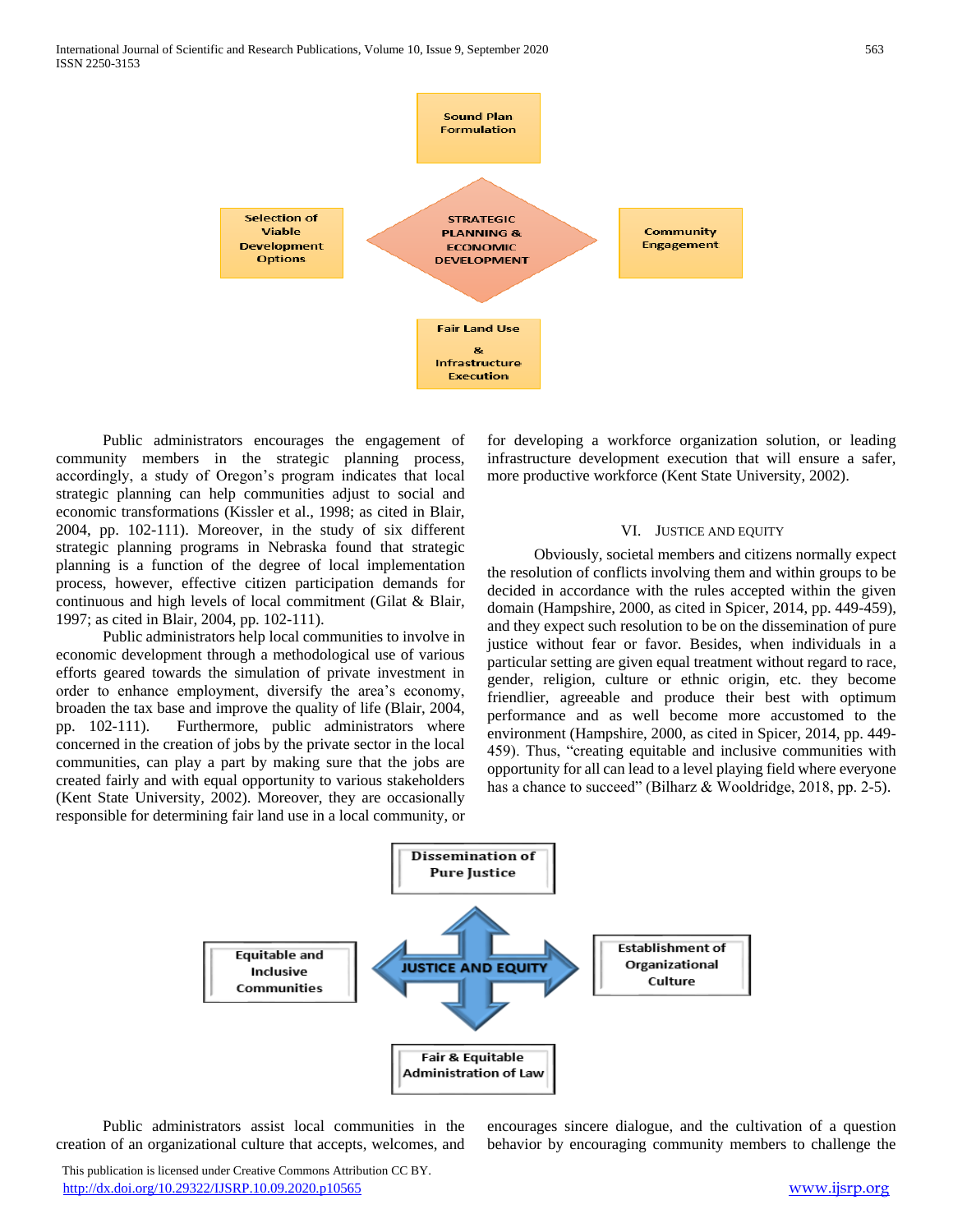traditions and actions of the body (Hampshire, 2000, as cited in Spicer, 2014, pp. 449-459), necessary for the promotion of justice and equity. Certainly, injustice and inequality undermines trust in the community, and disintegrates social bonds, erodes, friendship, diminishes civic participation, and weakens trust in government, moreover, they promote status competition, social divisiveness, and weakens the will of the majority for organizing and defending common interest against the specialized interests of the few (Bilharz & Wooldridge, 2018, pp. 2-5).

 Apparently, the role of public administrators in local community justice and equity when viewed from a larger perspective seem to be more significant because of the negative impact of injustice and inequality in the local community. Because when feelings of injustice and exclusion pervade a culture, the community shows reduce levels of trust, weaker community connections, lower quality of social relationships and cooperation, and feelings of disrespect between individuals-all of which may trigger violence and jeopardize economic and political stability (Wilkinson, 2011; as cited in Bilharz & Wooldridge, 2018, pp. 2- 5). Certainly, injustice and inequality within a local community context could have spill-over effects into other areas, even encroaching wider nationally and perhaps internationally, examples are regional conflicts in certain parts of Africa, Asia, and America (Buss & Ahmed, 2011; as cited in Bilharz & Wooldridge, 2018, pp. 2-5). More so, research has found that negative psychosocial effects of toxic stress, psychotic symptoms, and depression are directly proportional to the level of inequality in the society (Piff & Wilkinson, 2014; as cited in Bilharz & Wooldridge, 2018, pp. 2-5).

 Consequently, public administrators consolidate their civic duties within the local communities by assisting to ensure that laws are administered fairly and equitably, and that equity is promoted through the maintenance of a diverse workforce with equal opportunities to all members and provision of moral leadership and inspiration of all members and citizens to behave fairly (Sharfrtz & Russel, 2007; as cited Bilharz & Wooldridge, 2018, pp. 2-5). Public administrators helps to usher in justice and equity in the local communities through collaboration with the media, reports to officials, public statements, and other activities, that emphasize justice and equity, continuously raising awareness on the unfavorable impact of inequity, thereby giving local

community members and stakeholders the knowledge and tools to normalize attention equity issues and as well embed equity within policy considerations (Bilharz & Wooldridge, 2018, pp. 2-5).

## VII. GOVERNANCE

 Good governance is the soil nutrient that nourishes all local community development efforts and initiative, good governance is the soil that grows the plants green without which all efforts both by public administrators and community members, might become futile. Truly, good governance is essentially for meaningful socio-economic development and the erecting of a harmonious society free from the turbulence of violence and terror, and for the establishment and sustenance of justice and fair play nourished by mutual understanding and cooperation's of community members, citizens, government and the relevant government agencies (Mizanur, 2015). Bad governance can result to heightened level of unhappiness that could degenerate to the point of leading local community members to embrace violence and conflict on the basis of religious, communal, ethnic and cultural differences, just as it happened and still happening since the 1990s in different states of Africa, Eastern and Central Europe, and Central Asia (Mizanur, 2015).

 Public administrators' as agents of governments help increase the happiness level of the local community by taking steps that will make them happy by assisting them to make appropriate choices and choose favorable options, and nudge them in the right direction (Okulicz-Kozaryn, 2016, pp. 198-202). In addition, public administrators equipped with the appropriate skill set, help local communities to acquire new methods of managing human relations in a diabolizing society, and to develop and apply essential skills to halt the spread of violence and conflict arising because of ethnic, cultural or religious differences in a heterogeneous community (Mizanur, 2015). Furthermore, public administrators help local communities' members to "attain greater happiness without paternalism, only by helping people make better and informed choices" (Thaler & Sustein, 2008; as cited in Okulicz-Kozaryn, 2016; pp. 198-202), and by promoting the course of direct democracy.



 In some local communities public administrators have been identified to play expanded roles in the incorporation of technologies in public services through affiliation with notable banks and development agencies to bring development to the recipients local communities, for instance World Bank Broadband Internet has significantly improved medical services at Vaiola Hospital, Tonga; the reconstruction of a village at *Yogyakarta, Indonesia* (Robinson, 2015, pp. 4-15), and there has been an

 This publication is licensed under Creative Commons Attribution CC BY. <http://dx.doi.org/10.29322/IJSRP.10.09.2020.p10565> [www.ijsrp.org](http://ijsrp.org/)

increase in the provision of cycles on rent to communities as a means of public transport (Robinson, 2015, pp. 4-15).

## **Safety and crisis management**

 Public administrators and local community health officials cooperate to ensure adequate healthcare provisions and/or coverage at a lower cost, however, they ensure that doctors and hospitals adhere to the relevant federal and state laws , and they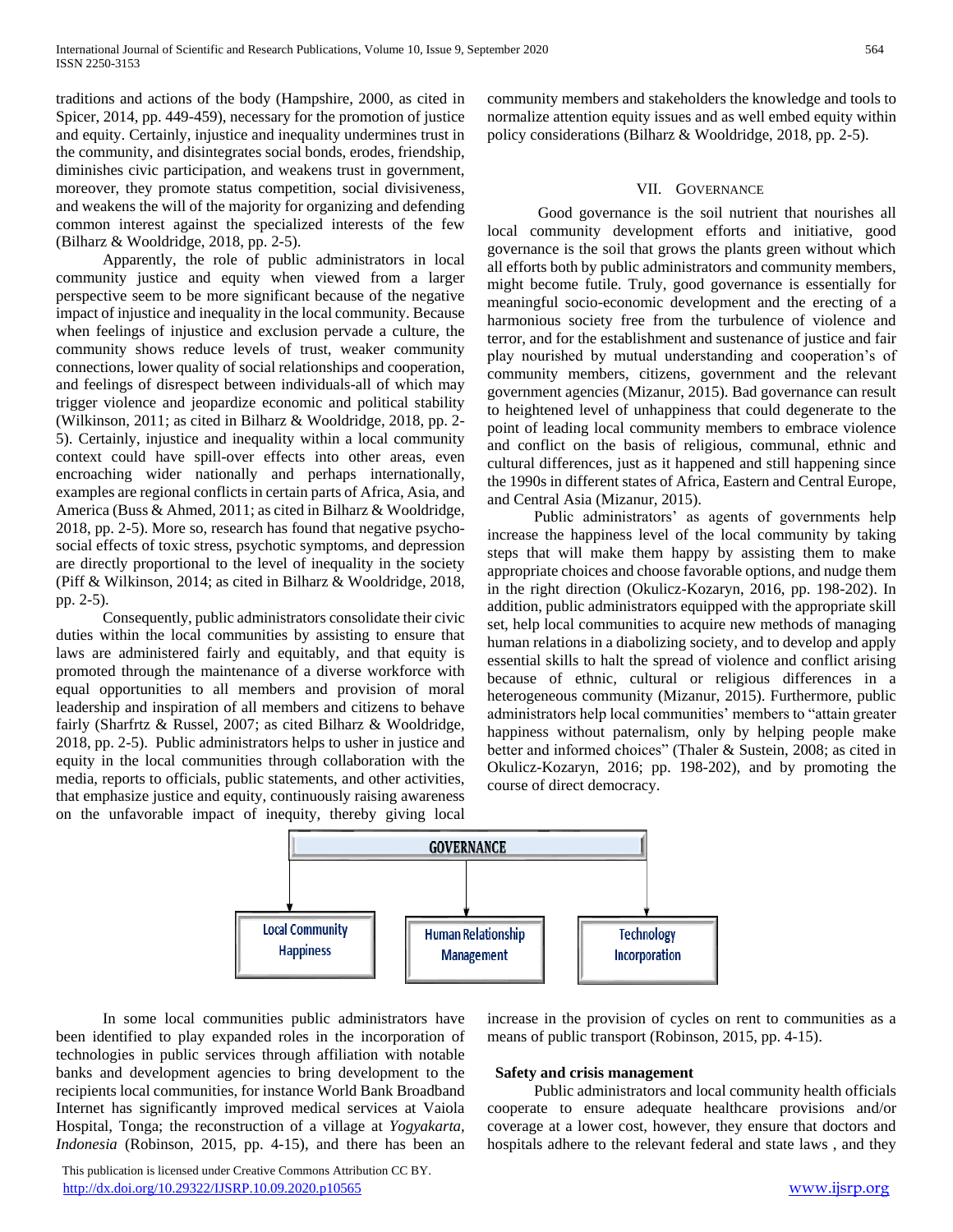are responsible for oversight of doctors and healthcare professionals to ensure that they are following regulations at all times (Ohio University, 2019). Furthermore, they are responsible for Social Determinants of Health (SDH) thus addressing the fundamental of poor health before health problems occur, however, in furtherance of their healthcare efforts they facilitate

free food lunch programs that offers students access to at least one healthy meal each day, provide expanded access to local markets with emphasis on locally obtained foods and engages in clean water initiatives that enhances community health (Ohio University, 2019).



 Some public administrators are trained to possess the ability to forecast and plan impending disaster in the event that they come to fruition (Norwich University Online, 2017). Moreover, public administrators have the civic responsibility of reassuring local community members and residents to be less panicky of any foretold imminent disaster, and to provide effective crisis management in the event of the occurrence of major crisis or disaster by taking measures that reduce the economic and health effect of the calamity (Norwich University Online, 2017). They assist in the distribution of relief materials such as food, medicine, water, and shelter, and the rescue of trapped individuals or families, and they organize efforts to improve communications between public administrators, safety officials and local residents (Norwich University Online, 2017) with the spirit of fairness, equity and sincerity, an example is the remarkable roles public administrators played in the post-Katrina - a reconstruction effort that ignored creed, ethnicity, sex, religion, racial character and elitism (Reed, 2016, pp. 260-273).

#### VIII. OTHER ROLES

 *Conflict management* has been identified as another area where public administrators has a felt impact on. There is the likelihood for conflict to occur in a local community setting due to different reasons such as resource allocation and/or sharing, distribution of basic needs, location of facilities, welfare, etc. that might have unfavorable consequences. Thus, public administrators help in marshaling the procedures of effective conflict management structured to placate every dissenting voice and replace brute force, domination and tyranny (Spicer, 2014, pp. 449-459). Besides, where applicable they assist in the training of community leaders on the methods and techniques of conflict management because often lack of conflict management skills contribute to the escalation of conflict and even the application of force and violence in their resolution (Zagar, 2006; as cited in Klincov & Radivojevic, 2015, pp. 108-114).



 Public administrators also help to foster the spirit of *trust* among community, thereby expanding their willingness to accept government and authority (Kim, 2005; Ruscio, 1997; as cited in Brennan et al., 2008, pp. 459-461). According to some scholars, trust can resolve the tensions between accountability and flexibility by broadening local community members/citizens wiliness to accept authority (Kim, 2005; Ruscio, 1997; as cited in Brennan et al., 2008, pp. 459-461). Moreover, the work in collaboration with local community members in reaching a zoning formula accord, avoiding expensive and length litigation because zoning has always been a source of conflict within the government, accordingly, zoning decisions affect the ways in which communities develop (Oliver, 2001, as cited in Brennan et al., 2008, pp. 459-461).

## IX. LIMITATIONS

 This research paper was done using mostly online resources, therefore, it lacks qualitative empirical evidence in the form of sample outcomes based on respondents' responses to buttress some of its findings on the public administrators' roles in local community development, to ascertain that they are in line with the research findings of other scholars who may have done a study in the role of public administrators in local community development. Moreover, more literature review may be needed to understand what is lacking in other peers studies in the role of public administrators in local community development. Also due to time constraint, this research paper has a limited focus on the role of public administrators' in local community development in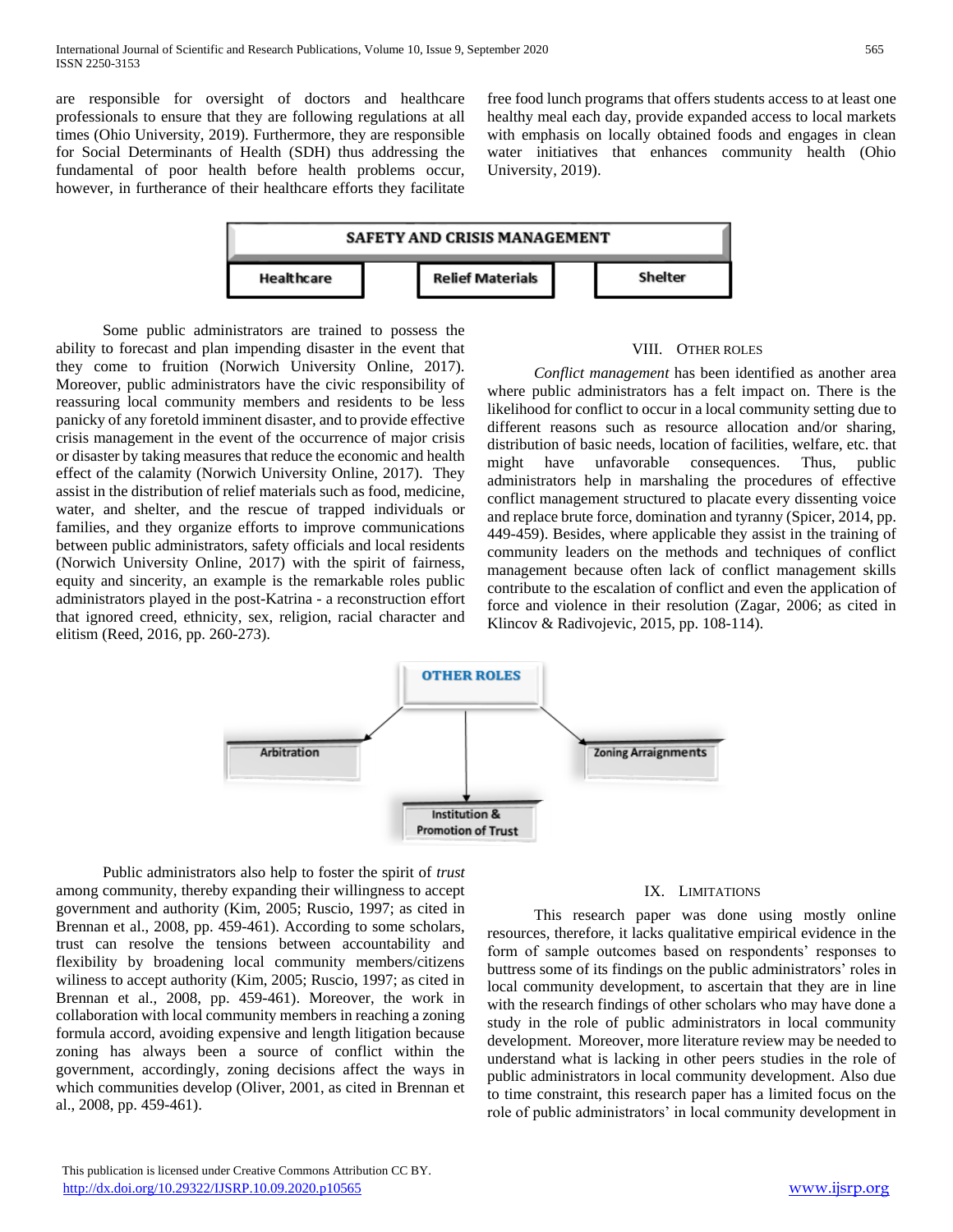the underdeveloped and developing countries that may operate differently from those of the developed countries.

# X. CONCLUSION

 Understandably, public administrators play distinct roles in local community development, facilitating shared responsibility and pursuit of mutual benefit among members and citizens, and the interaction between different private groups, individuals and entities in the provision of essential services to the local community (Juneja, 2015). Obviously, public administration serves as a fulcrum to almost all the local community development efforts, as it helps in the building of community capacity in order to take care of important issues and as well take advantage of development and growth opportunities, find common solution and balance competing interest ("PeerNetBC", 2018). The role of public administrators are in line with Goodsell views of playing crucial roles in the intrinsic satisfaction of local community members by engaging in activities that brings about social services leading to the provision of shelter to the homeless, food stamps to those in hunger, clothing to those without, jobs for the acutely unemployed and disenfranchised (Brăgarau, 1989, pp. 887-888). Actually, public administrators facilitate community engagement, social capital, nonviolent direct action, asset-based community development and community organizing etc. and work with community members, citizens and groups within the community to discover sustainable ways of meeting their social, economic and material needs and to improve the standard of their lives, build their communities, protect their environment, improve personal safety and eliminate poverty (Adisa, 2017, pp. 595-597). More so, public administrators through their promotion and cultivation of partnerships that involve local community responsibilities and its relationship with other organizations, associations, and groups, they act as facilitators and alliance builders (Adisa, 2017, pp. 595- 597). Besides, they build the needed managerial platform that frequently interacts with local community members and residents, civil society and private sector in order to facilitate response to the local development mandate (Adisa, 2017, pp. 595-597).

 Certainly, local community development remains an important condition of guaranteeing the geographical spread of human development; therefore in the future public administrators will continue to be bestowed with the responsibilities [at least in part] of striking a balance between traditional approaches of oversight and efforts and prevention through environmental factors (Ohio University, 2019). The technological, societal, political, and economic changes require broader public administrators' involvement in local communities by laying more emphasis on cultural diversity, people consciousness in identity, meaning and relationships, political representation, participation, openness and local community involvement in decision making to deal with these changes (Universiteit Leiden, 2007).

Furthermore, public administrators challenge of the 21<sup>st</sup> century is vitalization of political progression through the establishment of an efficient system of leadership and governance by redesigning local community organizations, creating processes for better human interaction and relationships, and the expansion of conditions for dialog, change, and problem solving (Universiteit Leiden, 2007). Therefore, the development of capacity for cognizant learning and undergoing change through a critical

 This publication is licensed under Creative Commons Attribution CC BY. <http://dx.doi.org/10.29322/IJSRP.10.09.2020.p10565> [www.ijsrp.org](http://ijsrp.org/)

reflection upon their actions, and continuous engagement in renewal by active participation in the local and national environmental setting is expected from public administrators (Universiteit Leiden, 2007).

 Although public administrators have been involved to a certain extent in the complementarity of digital governance with a revitalized approach to the co-production of public services that identifies its potential to generate genuine user and citizen engagement in public service delivery (Osborne, Rador and Nasi, 2013; Robinson, 2015, pp. 4-15) within specific local communities, there is need to adopt and adapt to e-government as one of the best method of improving the quality of public services to local communities while cutting the costs in the public administration, therefore, public administrators must have the capacity to offer local community members and enterprises with quality public services through information communication technology (Adisa, 2017, pp. 595-597), however, this strategy of governance through public service delivery enhances transparency, accountability and effectiveness.

## **REFERENCES**

- [1] Abdel-Aziz, D & Shugair, H. I. (2015). Efficient and strategic resource allocation for sustainable development in Jordan. Journal of Architectural Engineering Technology. Retrieved from https://www.omicsonline.org/open-access/efficient-and-strategic-resourceallocation-for-sustainable-developmentin-jordan-2168-9717- 1000138.php?aid=56917
- [2] Adisa, B. (2017). Role of public administration in good governance and local development. International Journal of Economics, Commerce and Management, 5(5). Retrieved from http://ijecm.co.uk/wpcontent/uploads/2017/05/5536.pdf
- [3] Bilharz, B & Wooldridge, B. (2019). Social equity: The fourth pillar of public administration. Virginia Commonwealth University, 2-17. Retrieved from https://icma.org/sites/default/files/SOCIAL%20EQUITY- %20THE%20FOURTH%20PILLAR%20OF%20PUBLIC%20ADMINIST RATION%20Wooldridge%20%26%20Bilharz.pdf
- [4] Blair, R. (2004). Public participation and community development: The role of strategic planning. Public Administration Quarterly. Retrieved from https://search-proquestcom.ezproxy2.apus.edu/docview/226975854/38940101AF174561PQ/34?ac countid=8289
- [5] Bland, R. A. (2007). The role of city administration and small town planning: A qualitative study of Iowa's small town managers. Iowa State University, 2- 13. Retrieved from https://search-proquestcom.ezproxy2.apus.edu/docview/304859497/38940101AF174561PQ/31?ac countid=8289
- [6] Brâgaru, C. (1989). The role of public administration-main tendencies in management and leadership skills of public administration in Romania. Public Administration Review. Retrieved from https://search-proquestcom.ezproxy2.apus.edu/docview/1814061013/2BD366077B354DA9PQ/1? accountid=8289
- [7] Brennan, K. M., Cooper, A. C & Knotts, H. G. (2008). The importance of trust in government for public administration: The case of zoning. Public Administration Review. Retrieved from https://web-a-ebscohostcom.ezproxy1.apus.edu/ehost/detail/detail?vid=13&sid=ed37e8ea-4391- 4ae9-bc95- 1b9a9354c1d3%40sessionmgr4008&bdata=JkF1dGhUeXBlPWlwJnNpdG U9ZWhvc3QtbGl2ZSZzY29wZT1zaXRl#AN=31389867&db=ehh
- [8] Juneja, P. (2015). What is public administration? Meaning and its definition. Management Study Guide. Retrieved from https://www.managementstudyguide.com/what-is-publicadministration.htm
- [9] Kent State University (2002). How public administration impact community: Understanding the importance of public administration. Retrieved from https://onlinedegrees.kent.edu/political-science/master-of-publicadministration/community/importance-of-public-administration